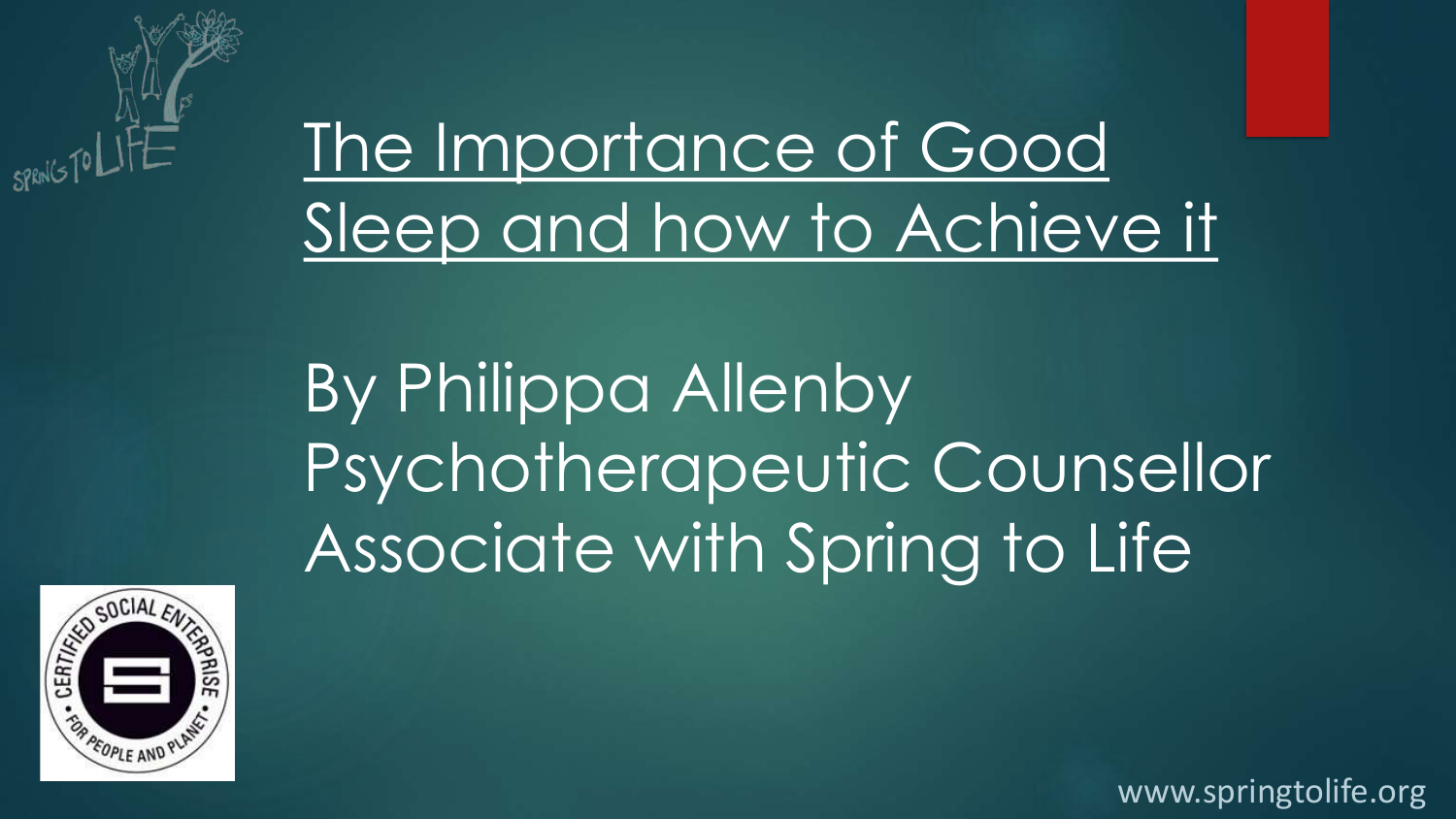

Good Sleep is an essential Pillar for good health. It's a natural and basic need for Physical, Mental and Emotional health.

To Digest, Repair, Recycle and Restore our bodies, Minds, Souls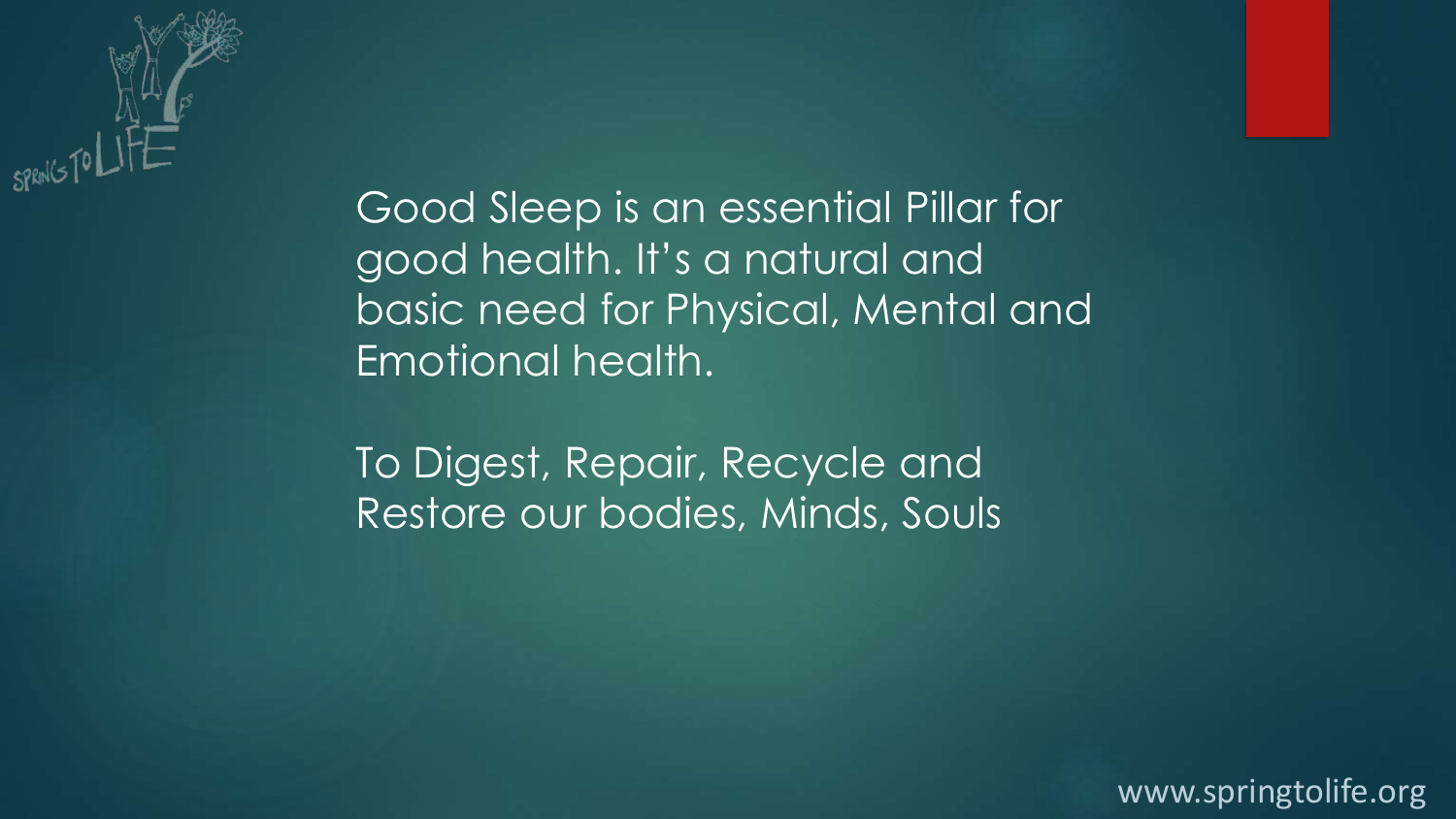# Circadian Rhythm



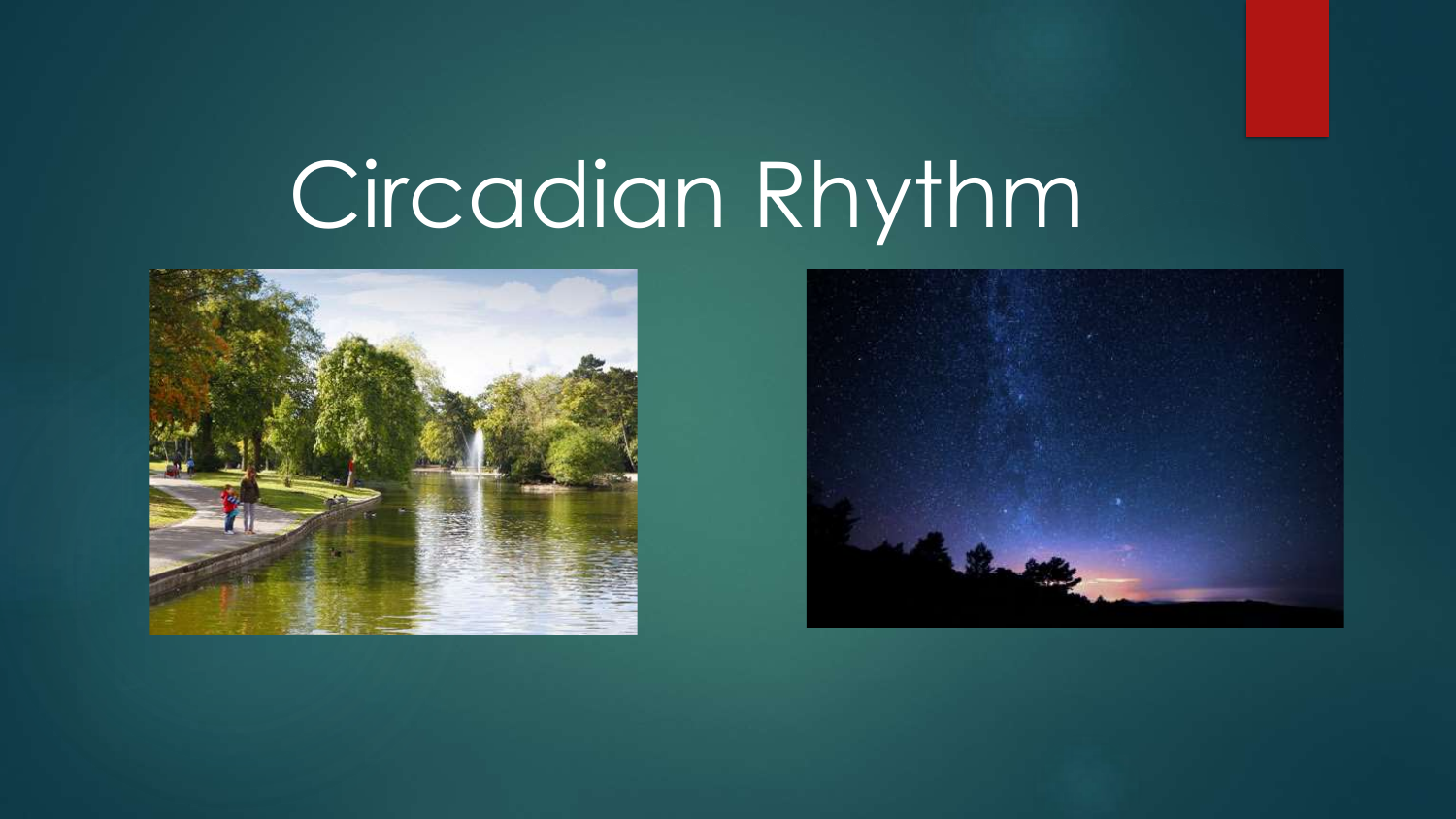### 20<sup>th</sup> Century ... 24 / 7 lifestyles

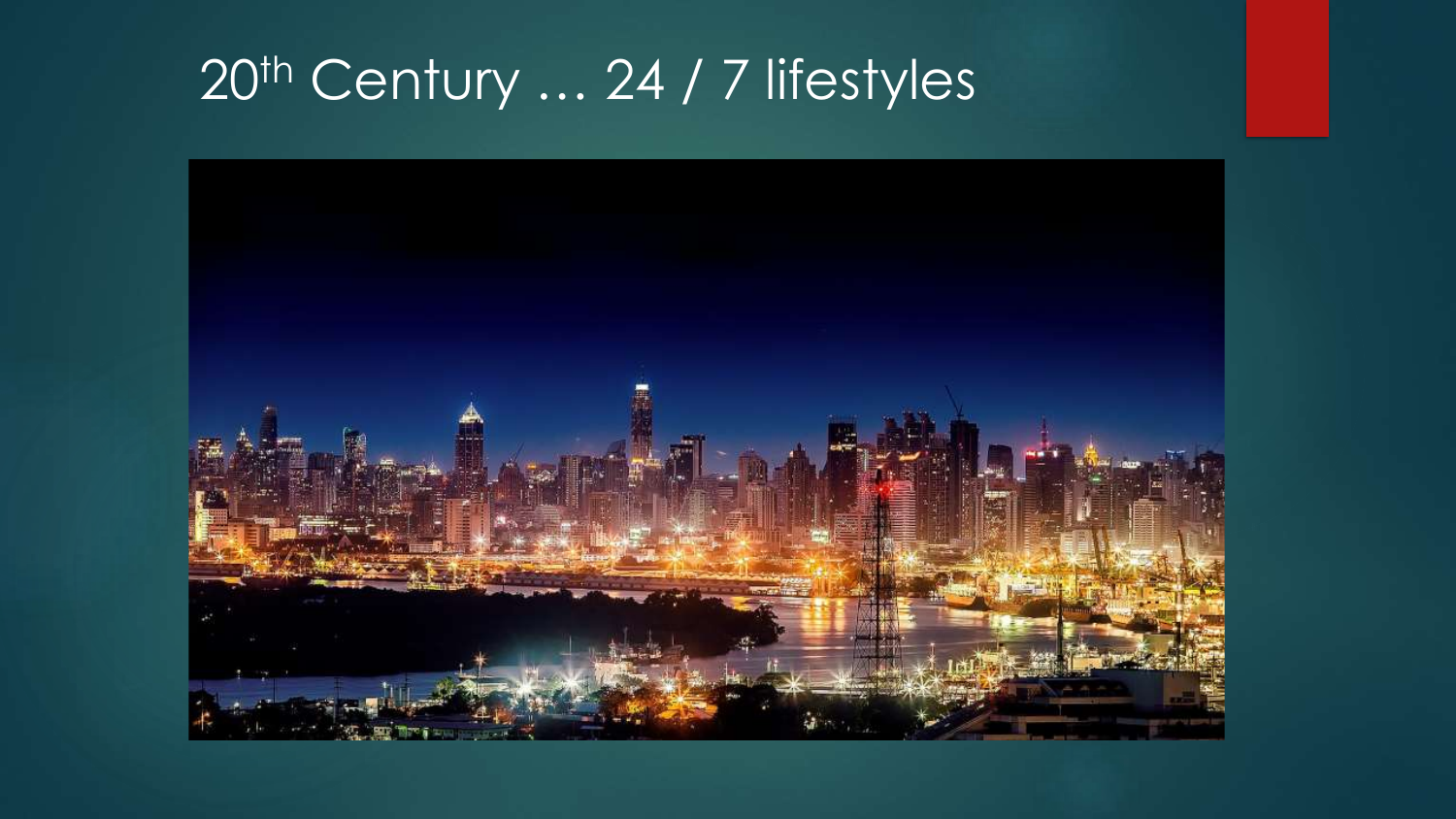# What is your average routine in 24 hrs

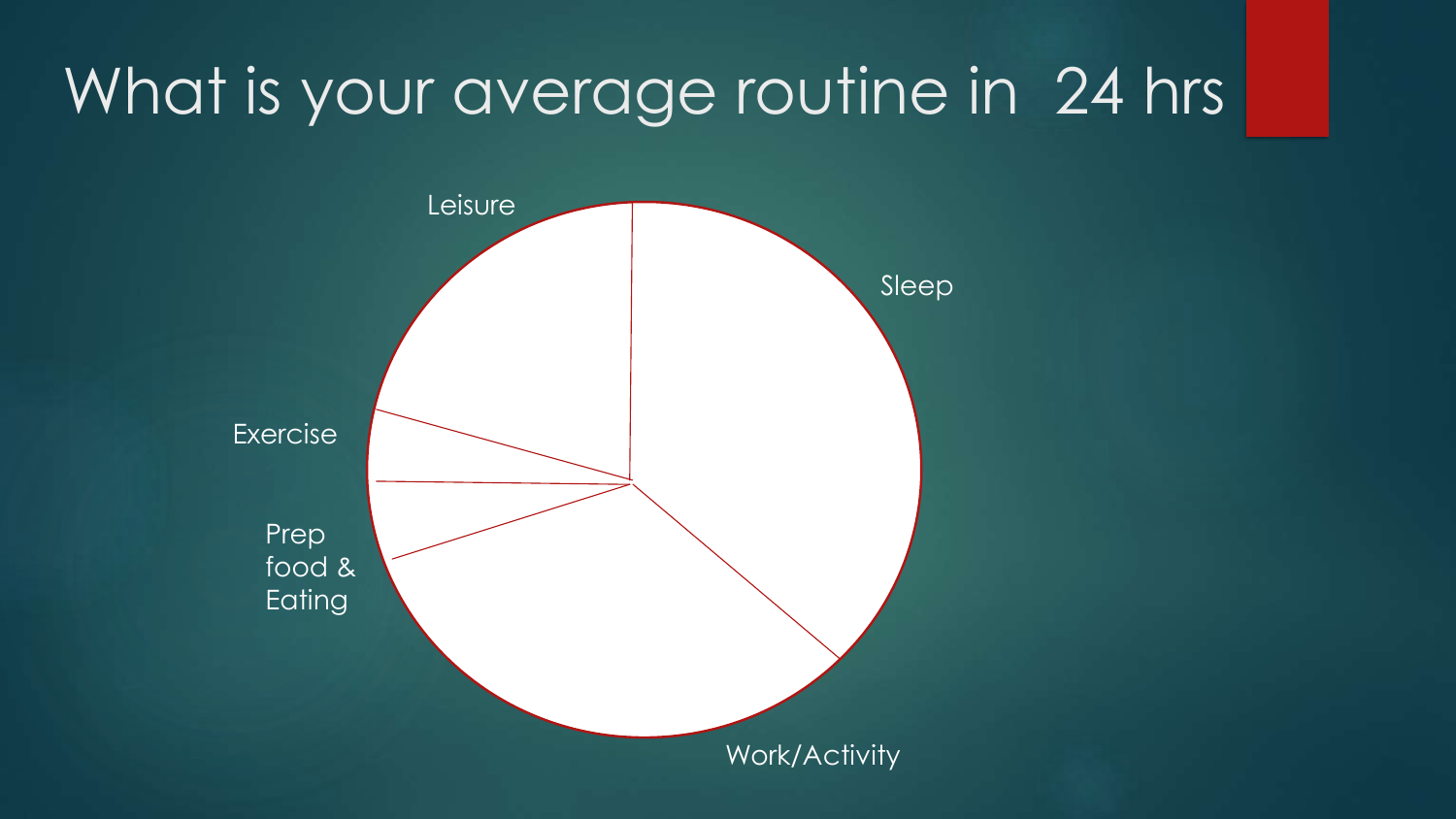

What does your 24 hr pie chart look like ? Are you living a balanced life, with enough basic necessities? Sleep isn't a luxury it's a necessity !

Sleep, exercise, stimulation / achievements, good health giving food, water, fun & friendship, rest and relaxation ?????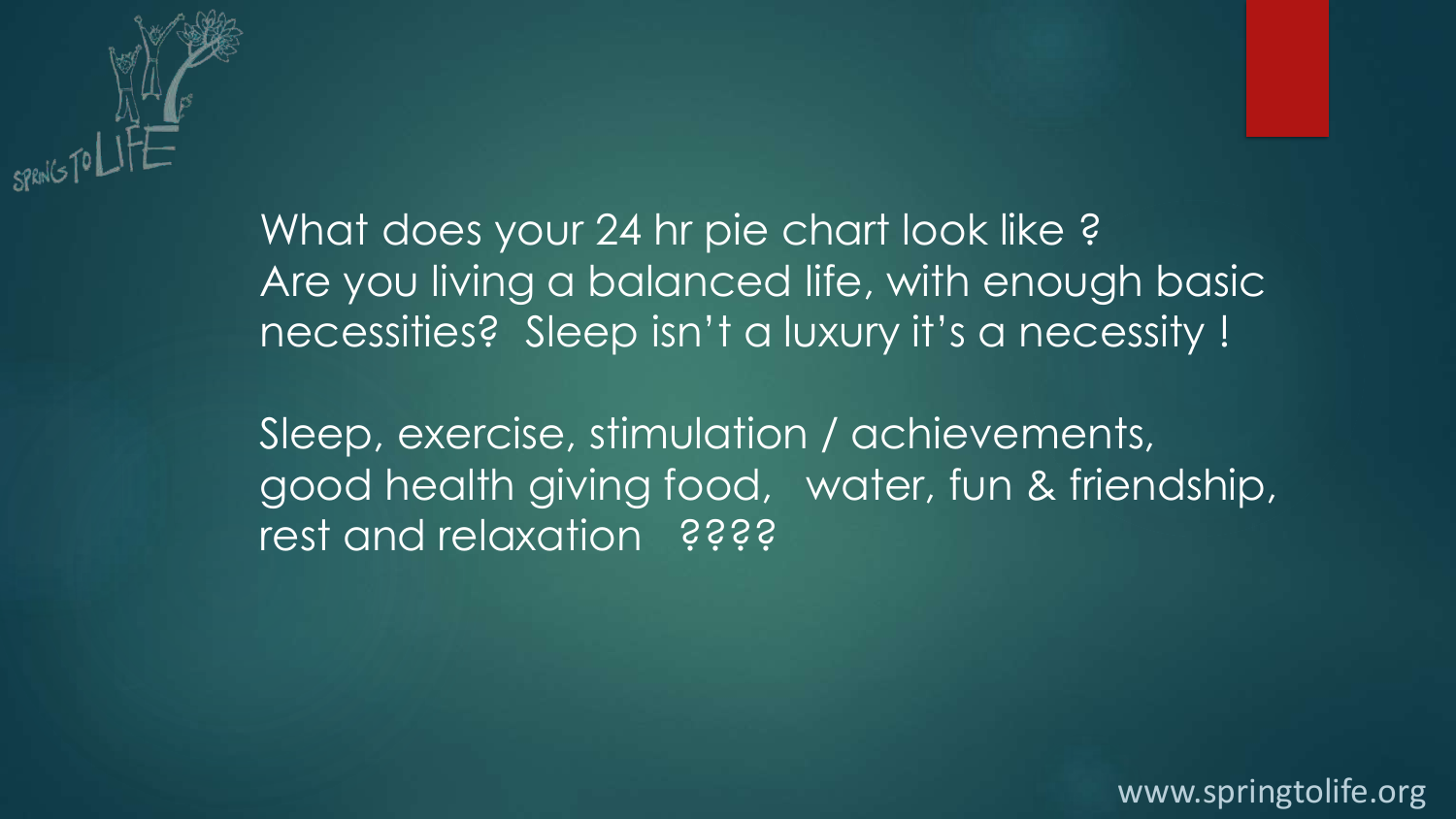

### **Problems Sleeping ? How to improve our sleep?**

- What is preventing GOOD sleep?
- Can I do anything about it?

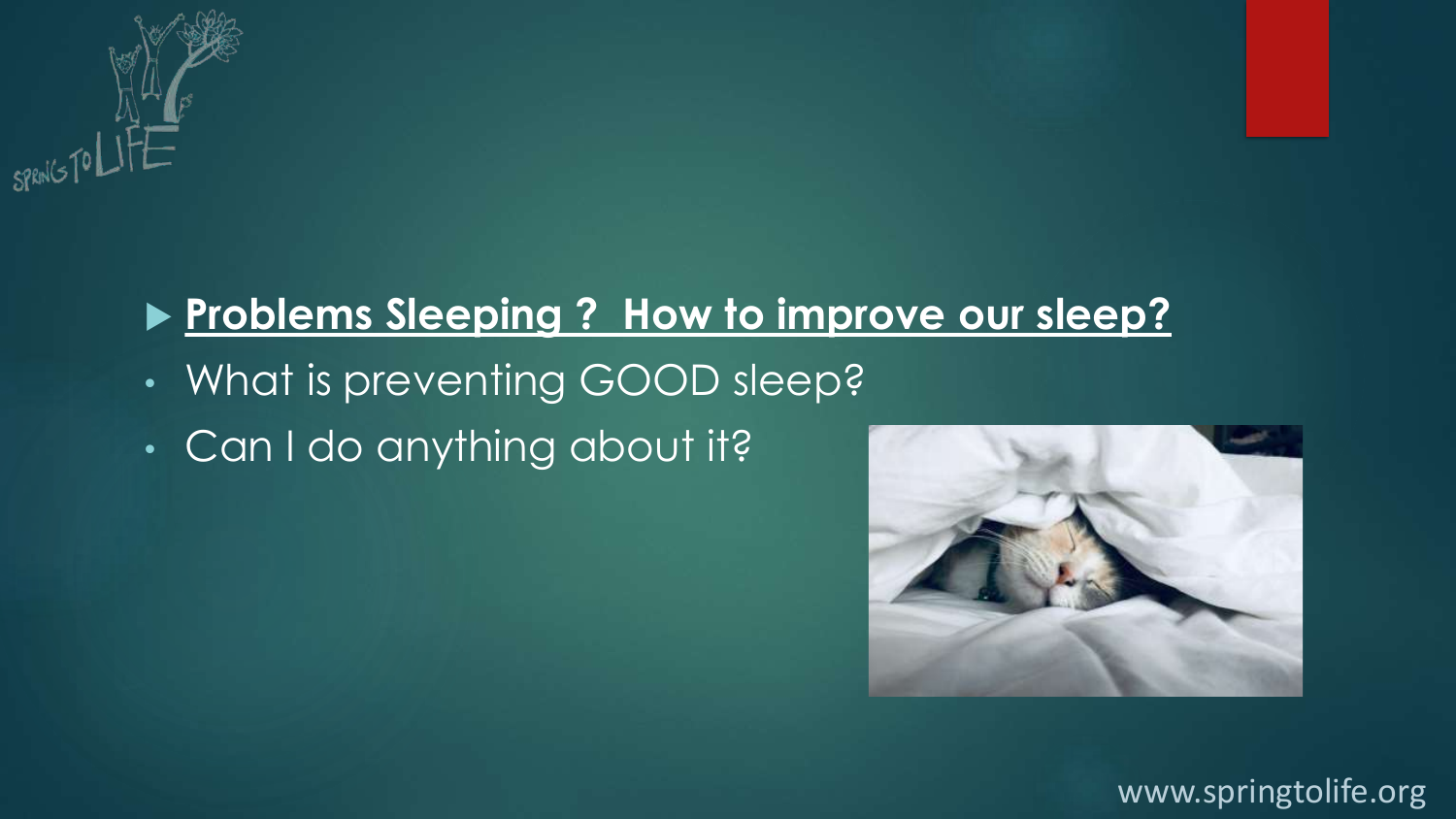#### **Problems Sleeping ? How to improve our sleep?**

- ▶ Sleeping Environment Room, Bed / Mattress, Bedding, Pillows,
- Darkness, black out curtains, eye shields.
- ▶ Weighted blanket.

▶ Night time routine .. Don't eat late – increase your fasting window

.. Go to bed earlier – aim for 8 hrs sleep!

- .. Reduce mental stimulation, Amber glasses for 1hr
- .. Night Cap .. Water or Camomile tea.. Dozy Girl Tea,
- .. Pleasant fragrances like lavender
- .. Electronic devises off. Phones off or away from head .. Cool feet down / warm feet up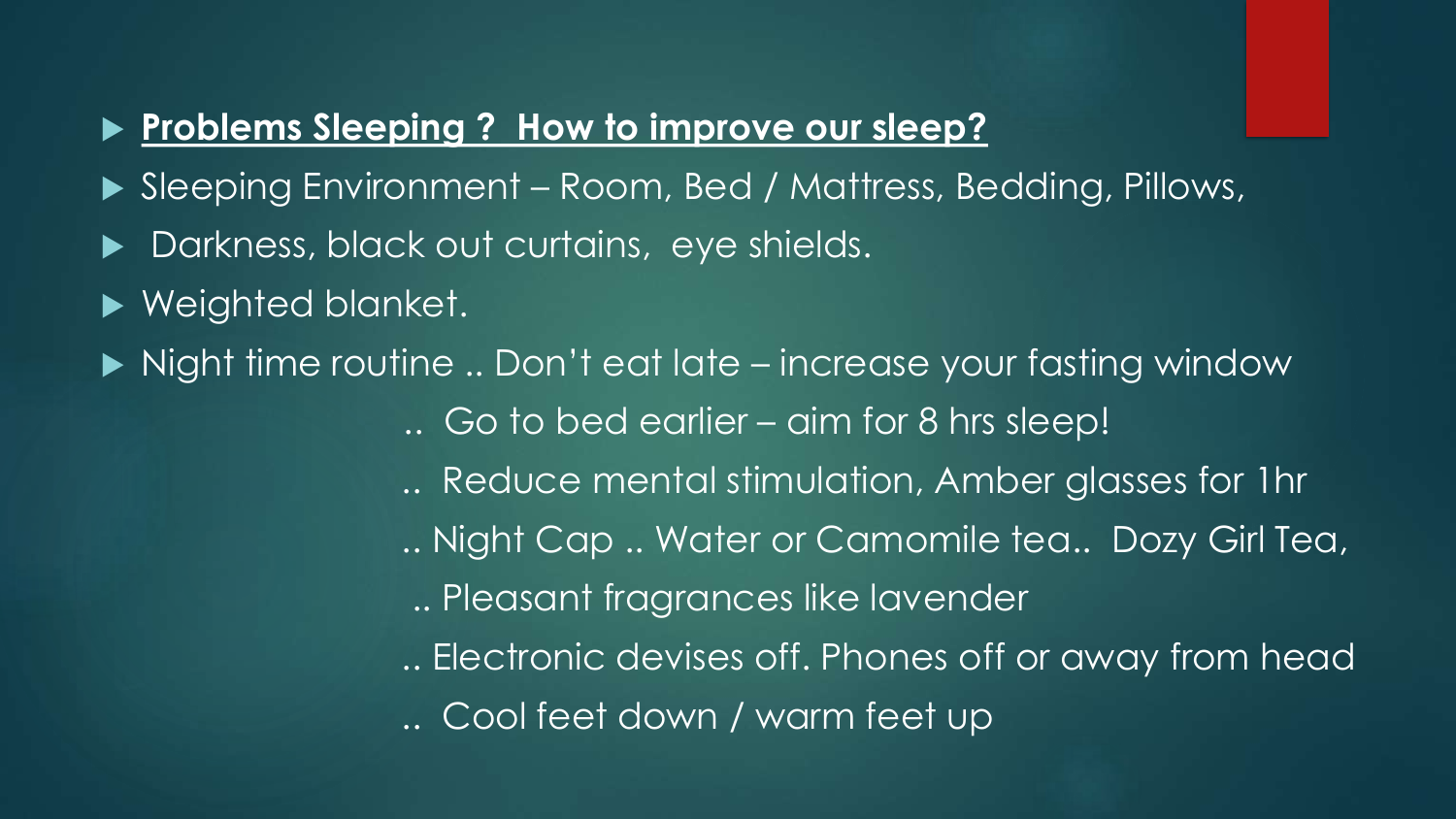### **Problems Sleeping ? How to improve our sleep? Brain and Body strategies**

- Mindfully get comfortable, relax, breathe.
- Reassuring touch,
- **Prayer / meditation.**
- ▶ Worry, anxiety, stress and fears all stimulate the 'Survival Brain' this needs to be calmed down to feel OK to relax and rest.
- Re focus the thoughts. Stop thought loops. Get tough!
- ▶ Don't get anxious about not being asleep yet / again. Get kind!
- ▶ Breathing to reduce anxiety: Breathe out for longer than you breathe in.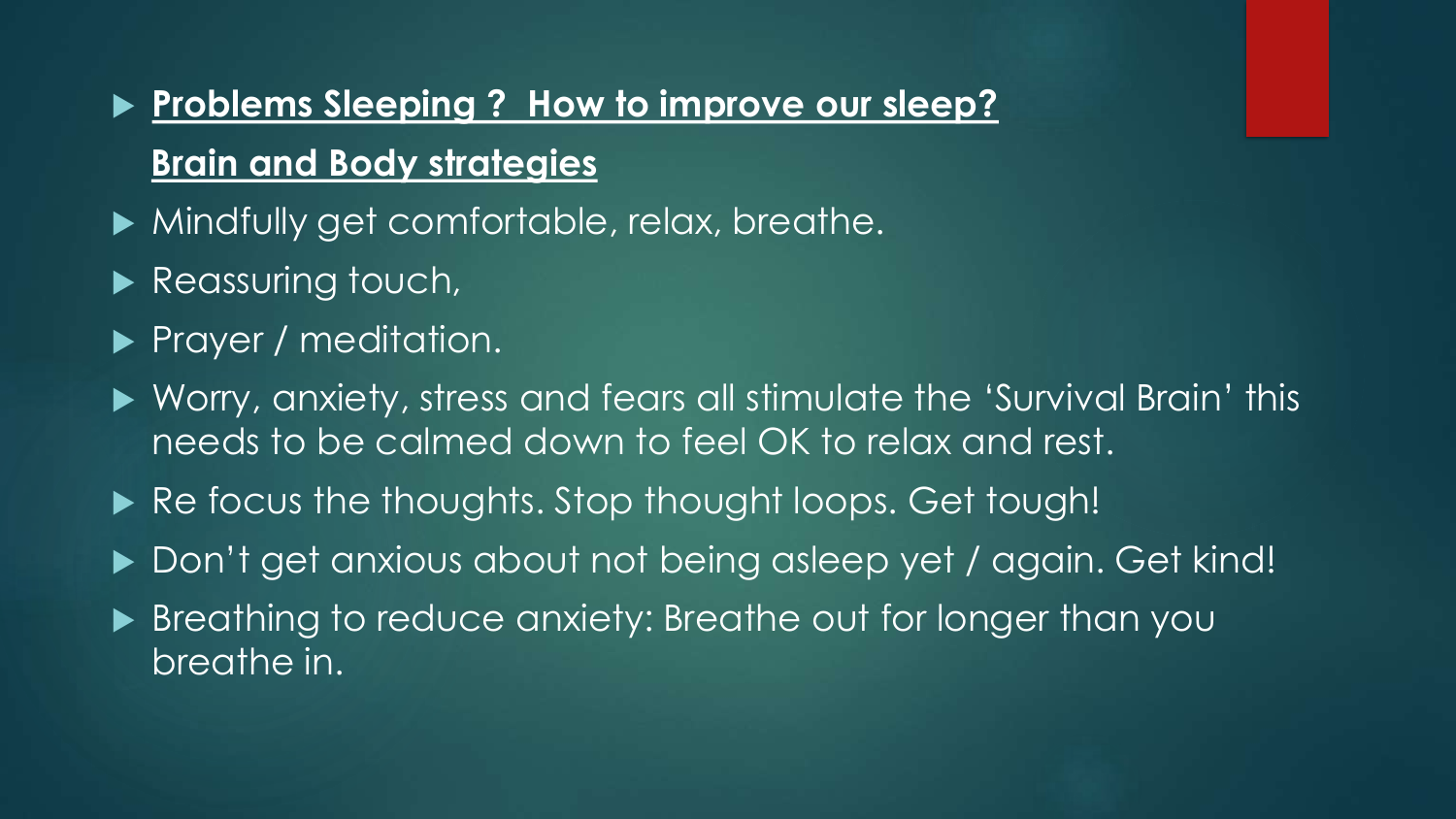## Good breathing to relax the brain

Hold…..

IN through nose

Out through mouth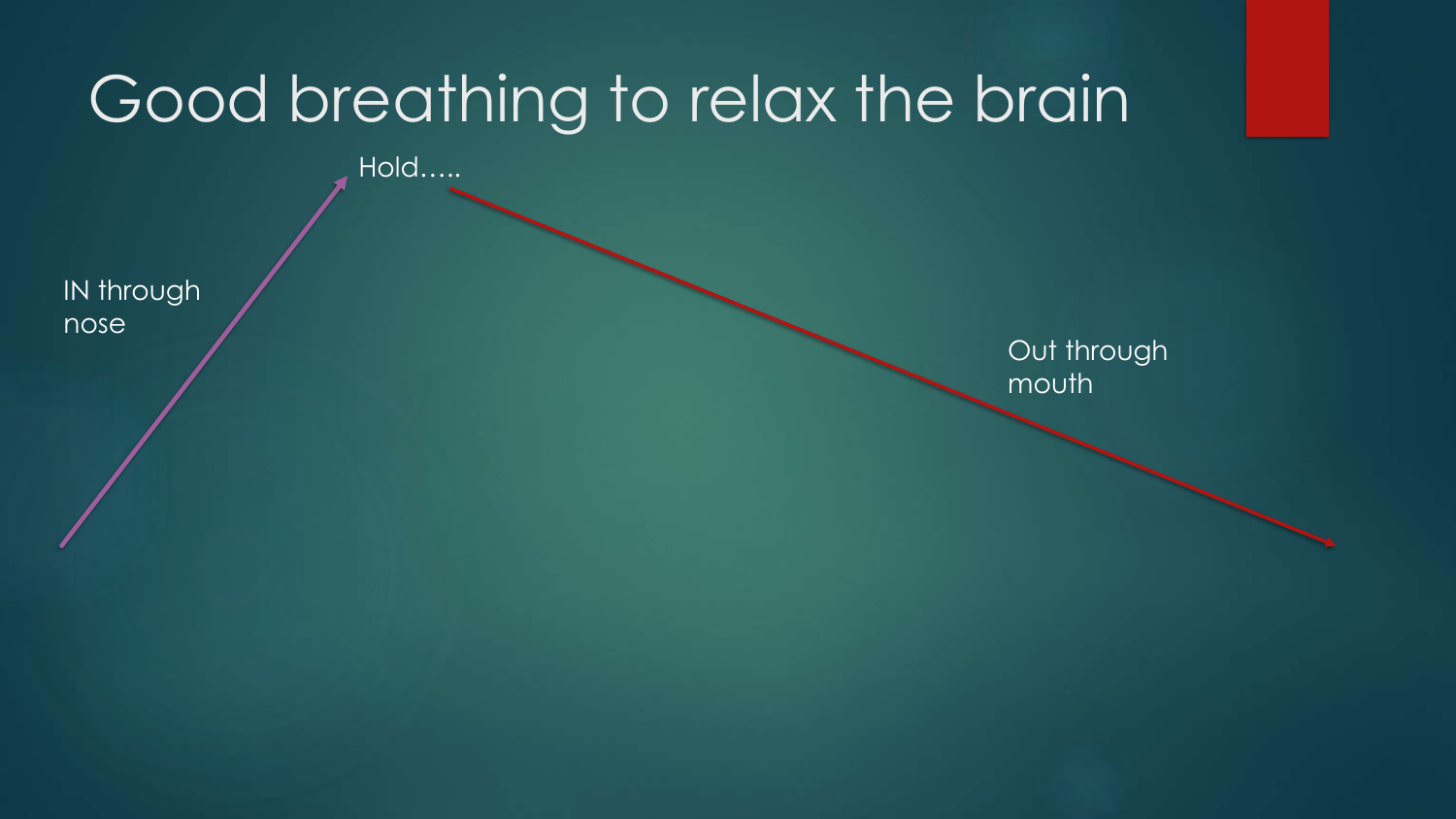#### **Problems Sleeping ? How to improve our sleep?**

#### A bar of chocolate melting in the sun.

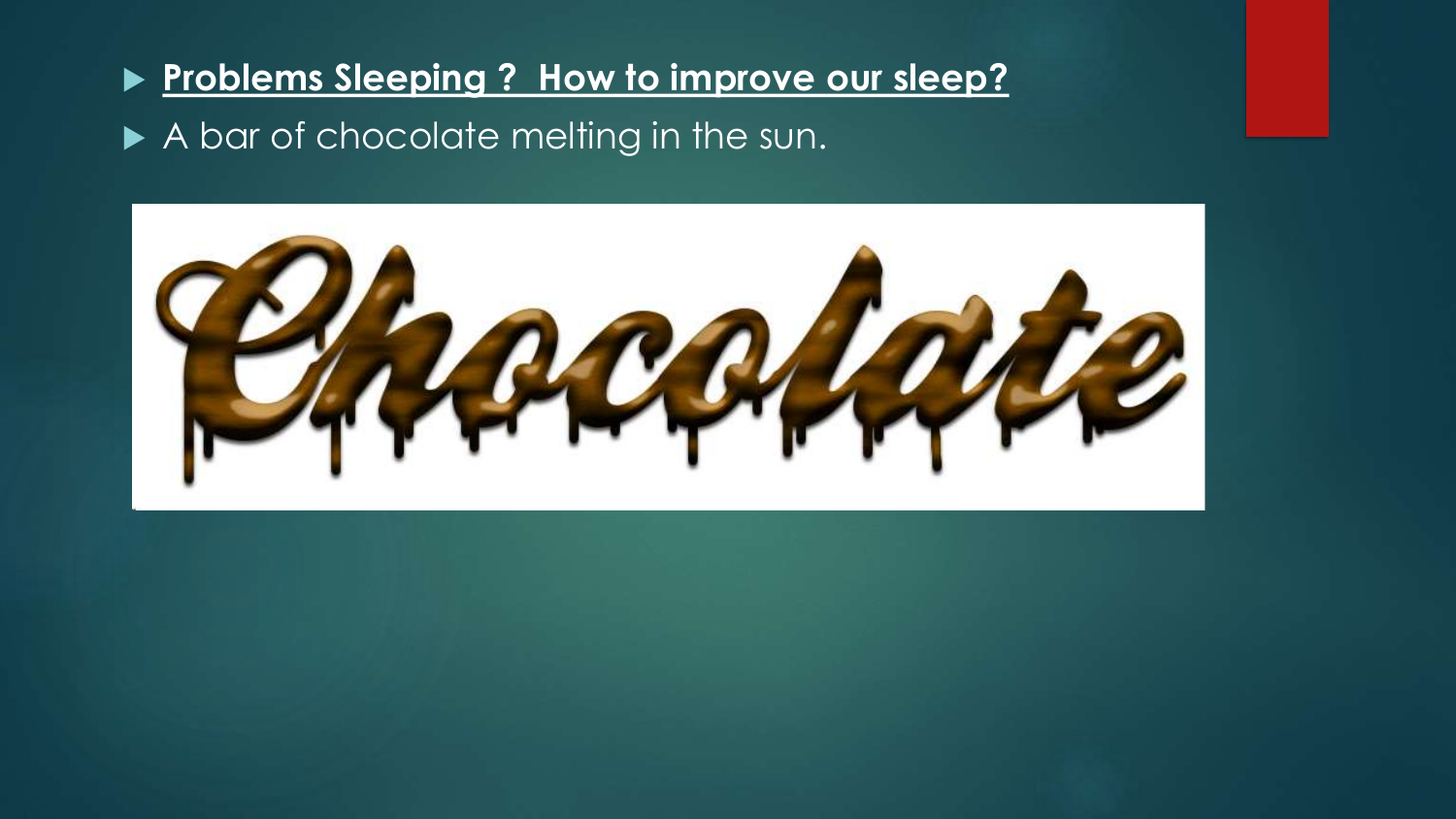# Sending caring messages to the brain

Exterting Go of the day, resting until the next day begins.

Brain function WILL resume. WHEN RESTED!

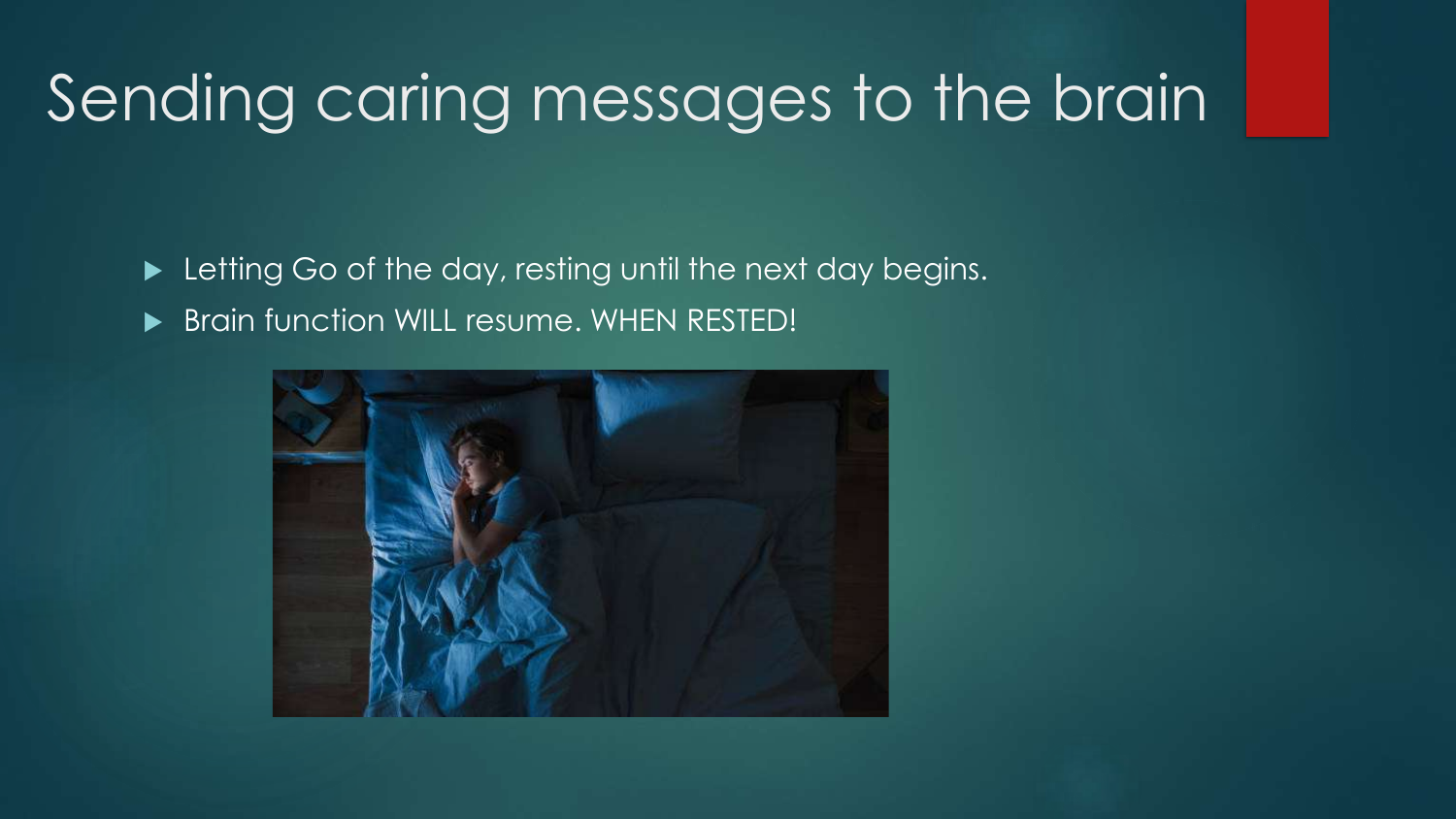### I am so heavy a crane could not lift me



[This Photo](https://www.atlantictraining.com/blog/crane-illustration-free-stock-photo/) by Unknown Author is licensed under [CC BY-SA](https://creativecommons.org/licenses/by-sa/3.0/)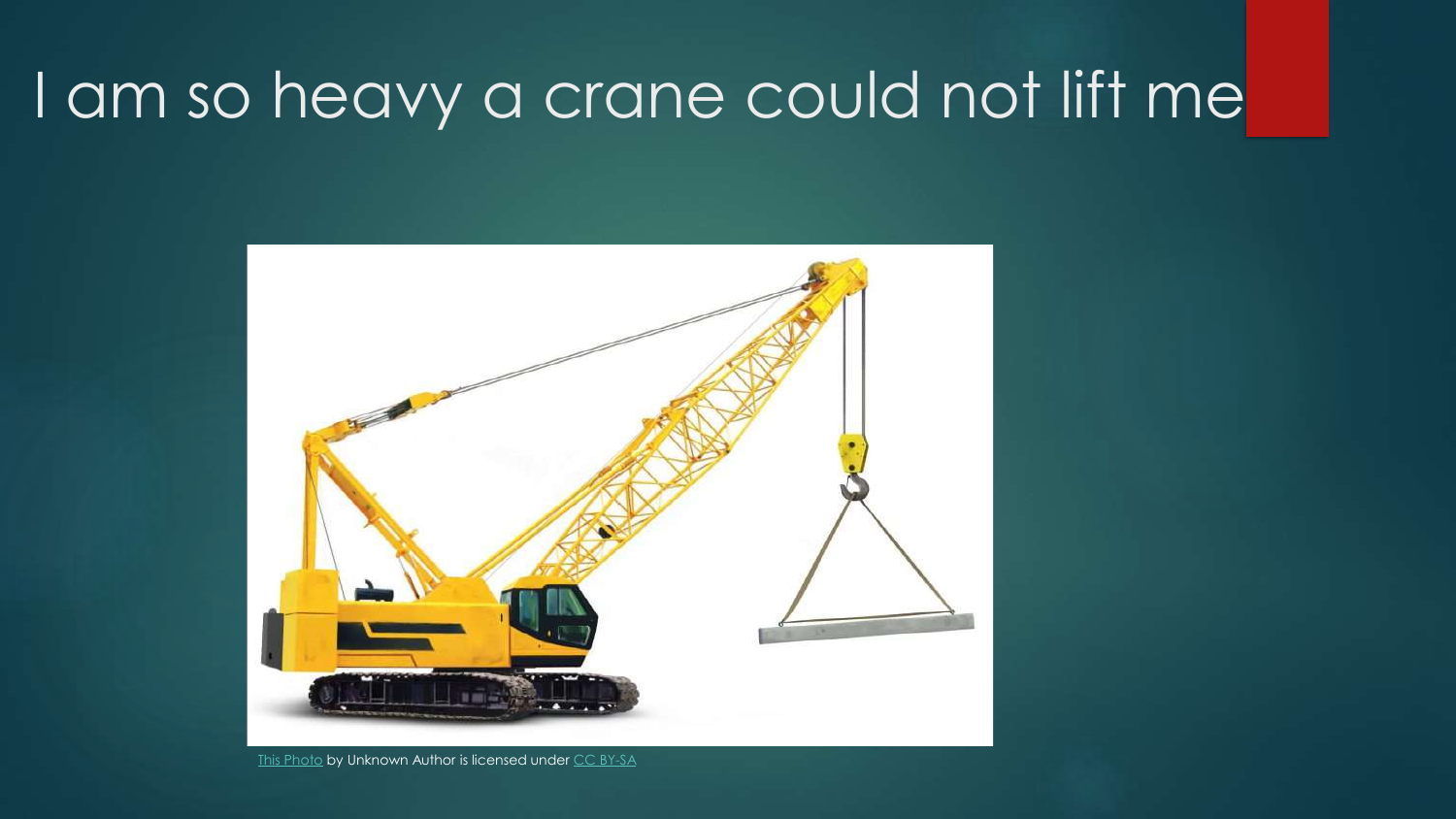

#### **If You Wake in The Night**

Repeat some of the going off to sleep routines again Reassure yourself of being Safe and OK. \* IF you haven't gone off to sleep after 20 mins then get up and **DO SOMETHING BORING** – DON'T REWARD YOURSELF FOR BEING AWAKE! \*Tell yourself "I'd rather be asleep than doing this" BE DETERMINED - NO phones, screens, or stimulation, no caffeine. \* Repeat the going off to sleep routines again – We are creatures of habit so perceiver keep going with your Chosen Strategy – You WILL Crack It!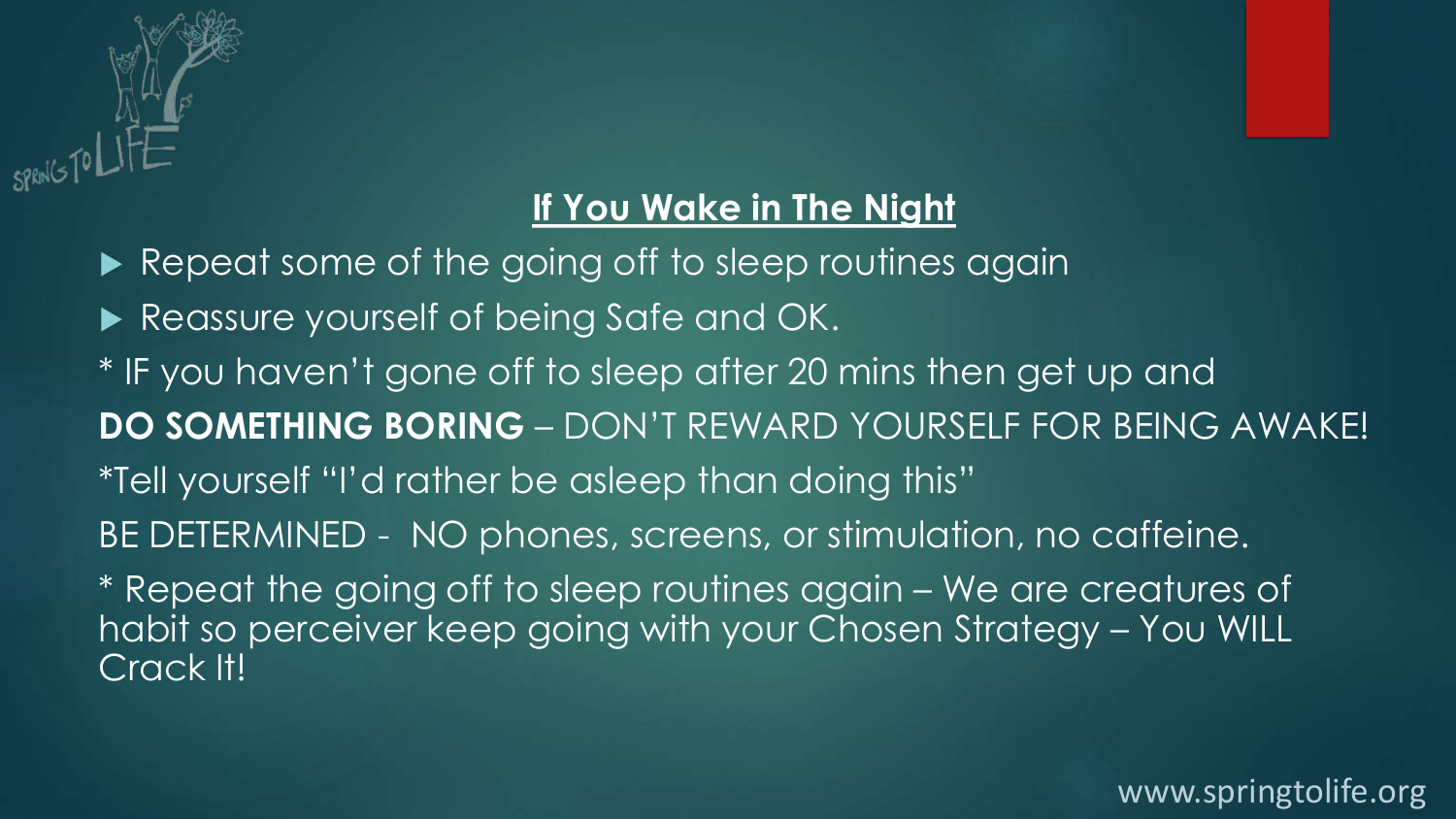#### **Useful sites for sleep aids.**

Healthy Children .org – sleep tips for the family Circadian Rhythm info f.lux to reduce Blue light at night **You Tube :** Calming Sounds / Deep Sleep Music: Rain, Waves, ASMR White Noise Spoken Sleep Talk Down : Meditations for insomnia Deep Sleep Stories Guided Sleep Stories Abide App. Bible Sleep meditations Soothing natural sounds and music 5 Minute bedtime stories and fairy tales for children Calming Voices to send me to sleep / WYSA Progressive relaxation techniques tense and relax through your body Breathing techniques to help you sleep.